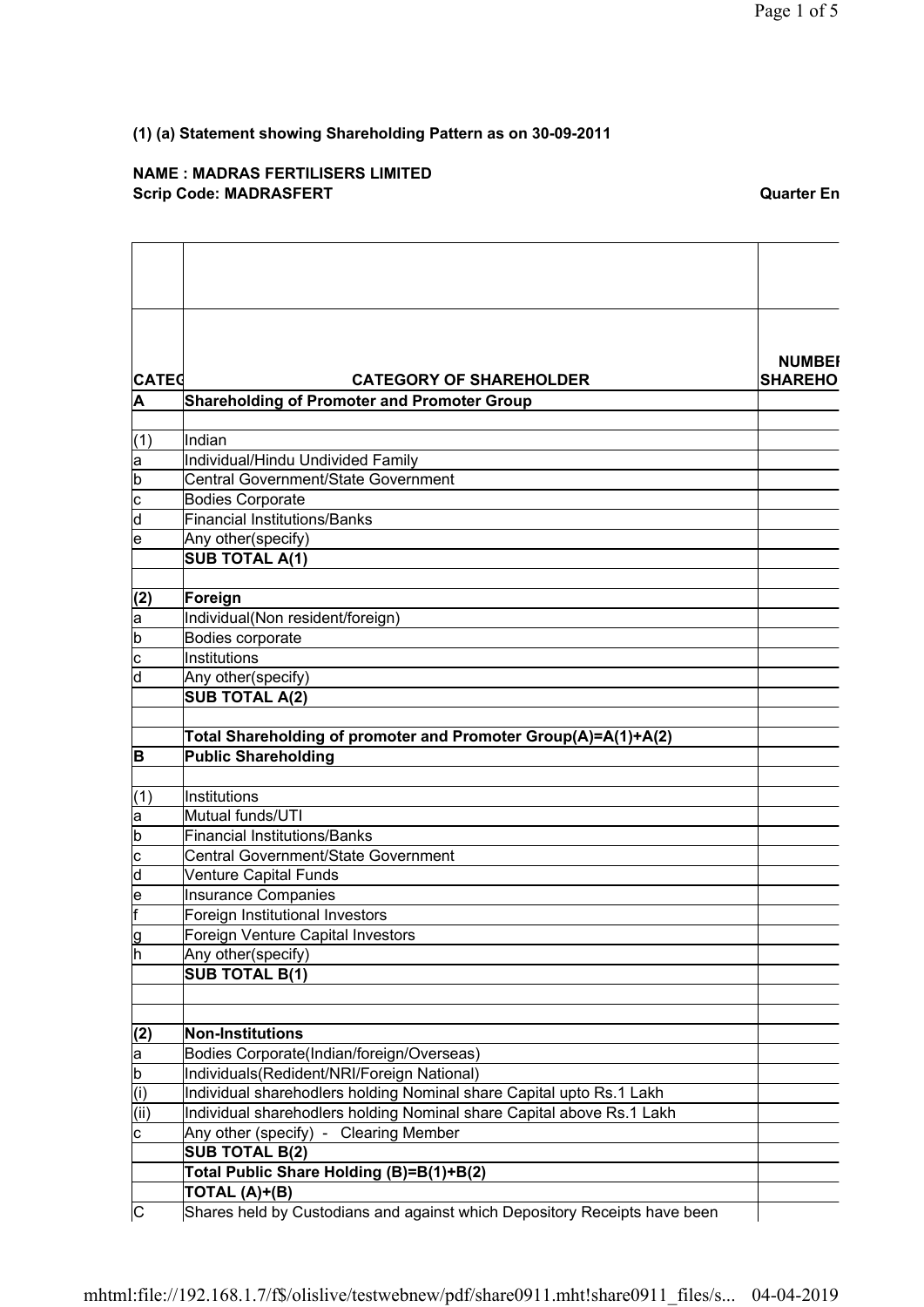|      | lissued                                               |  |
|------|-------------------------------------------------------|--|
| (i)  | <b>Promoter and Promoter Group</b>                    |  |
| (ii) | <b>Public</b>                                         |  |
|      | $ GRAND\hspace{0.1cm}TOTAL\hspace{0.1cm}(A)+(B)+(C) $ |  |

|                | <b>NAME OF THE COMPANY:</b>                                                                    |           |
|----------------|------------------------------------------------------------------------------------------------|-----------|
|                | <b>SCRIP CODE: MADRASFERT</b>                                                                  |           |
|                | I (b) Statement showing shareholding of persons belonging to the category PROMOTER AND PROMOTE |           |
| SI. No         | Name of the shareholder                                                                        | No. of St |
|                |                                                                                                |           |
| 1              | The President of India                                                                         | 95        |
| $\overline{2}$ | Naftiran Inter Trade Company Ltd                                                               | 41        |
| 3              | Verma S S                                                                                      |           |
| 4              | Mukesh Bhardwaj                                                                                |           |
| 5              | T C A Kalyani                                                                                  |           |
| 6              | Gupta S C                                                                                      |           |
| 7              | Satish Chandra                                                                                 |           |
| 8              | Parashar AK                                                                                    |           |
|                |                                                                                                |           |
|                |                                                                                                | 137       |

I (c) Statement showing shareholding of persons belonging to the category PUBLIC HOLDING MORE THA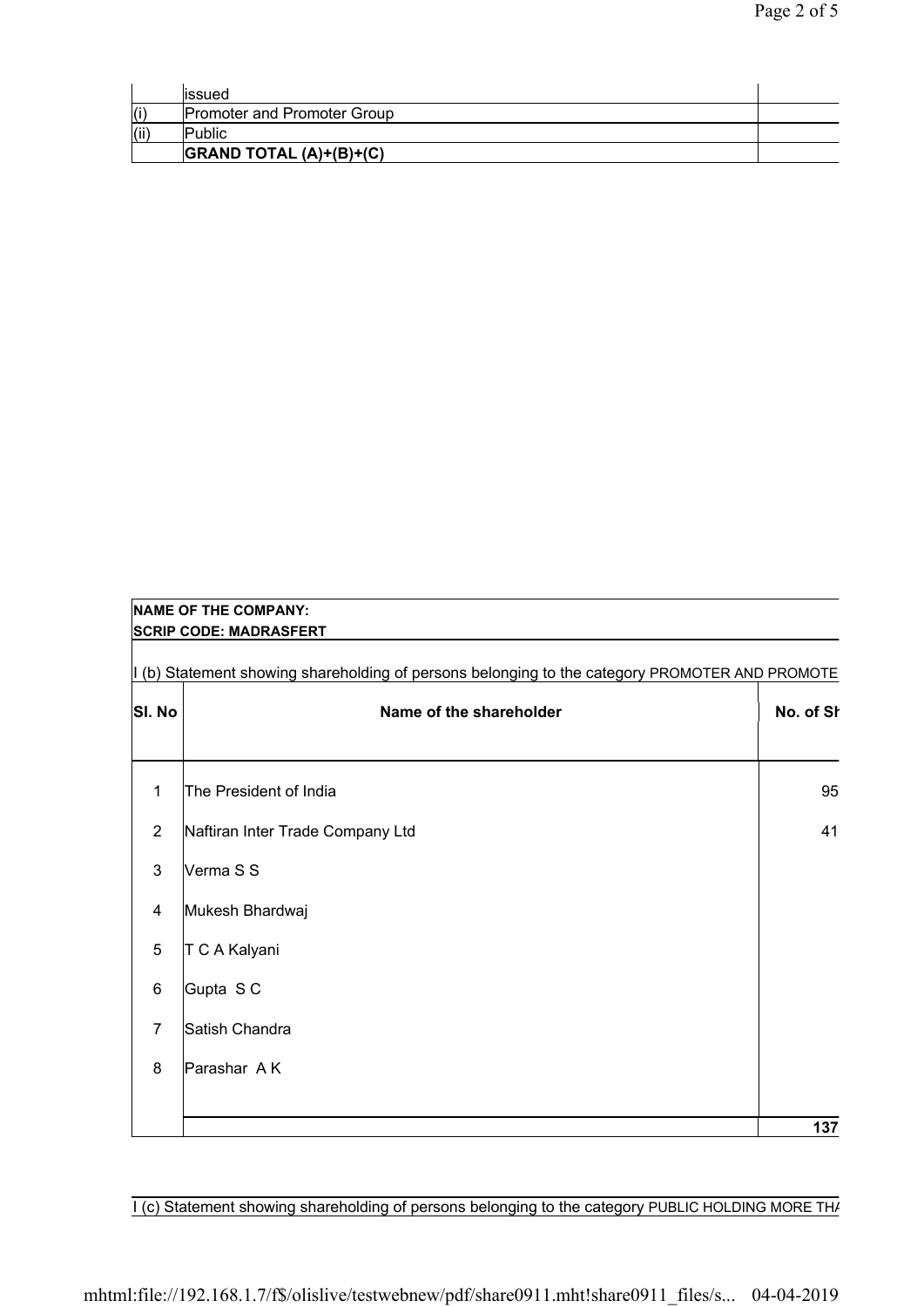| SI. No | Name of the shareholder | No. of St  |
|--------|-------------------------|------------|
|        | Nil                     | <b>NIL</b> |

I (d) Statement showing details of Locked - in shares

| <b>SI. No</b> | Name of the shareholder | Categor<br>sharehol<br>(Promot<br>Publi |
|---------------|-------------------------|-----------------------------------------|
|               |                         | <b>NIL</b>                              |

**G Alagarsamy Acting Company Secretary**

## **Name: Madras Fertilizers Limited Scrip Code: MADRASFERT**

| <b>Partly Paid up Shares</b>         | No of Pa<br>Paid L<br><b>Share</b> |
|--------------------------------------|------------------------------------|
| Held by Promoter /<br>Promoter Group | Nil                                |
| <b>Held by Public</b>                | Nil                                |
| <b>Total</b>                         | Nil                                |
| <b>Outstanding Convertible</b>       | No. c                              |
| <b>Securities</b>                    | <b>Securit</b>                     |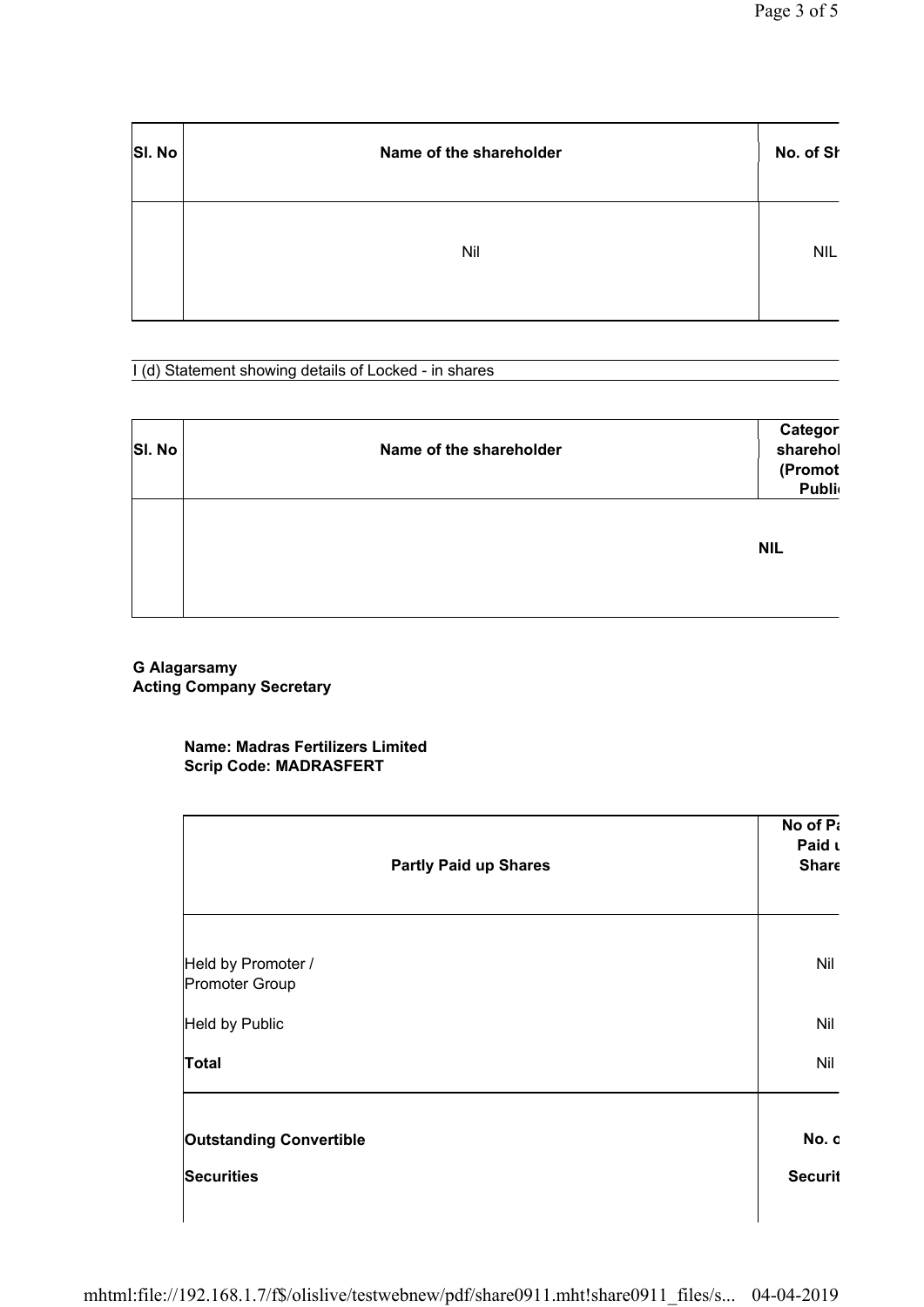| Heldby Promoter /<br>Promoter Group                                                                                   | Nil       |
|-----------------------------------------------------------------------------------------------------------------------|-----------|
| Held by Public                                                                                                        | Nil       |
| <b>Total</b>                                                                                                          | Nil       |
| <b>Warrants</b>                                                                                                       | No. of Wa |
|                                                                                                                       |           |
| Held by Promoter /<br>Promoter Group                                                                                  | Nil       |
| Held by Public                                                                                                        | Nil       |
| <b>Total</b>                                                                                                          | Nil       |
| <b>Total Paid-up capital of the</b><br>Company, assuming full<br>conversion of warrants and<br>convertible securities |           |

**G Alagarsamy Acting Company Secretary**

**Name: Madras Fertilizers Limited Scrip Code: MADRASFERT**

**II (a) Satement showing details of Depository Receipts (DRs)**

**Sl.No**